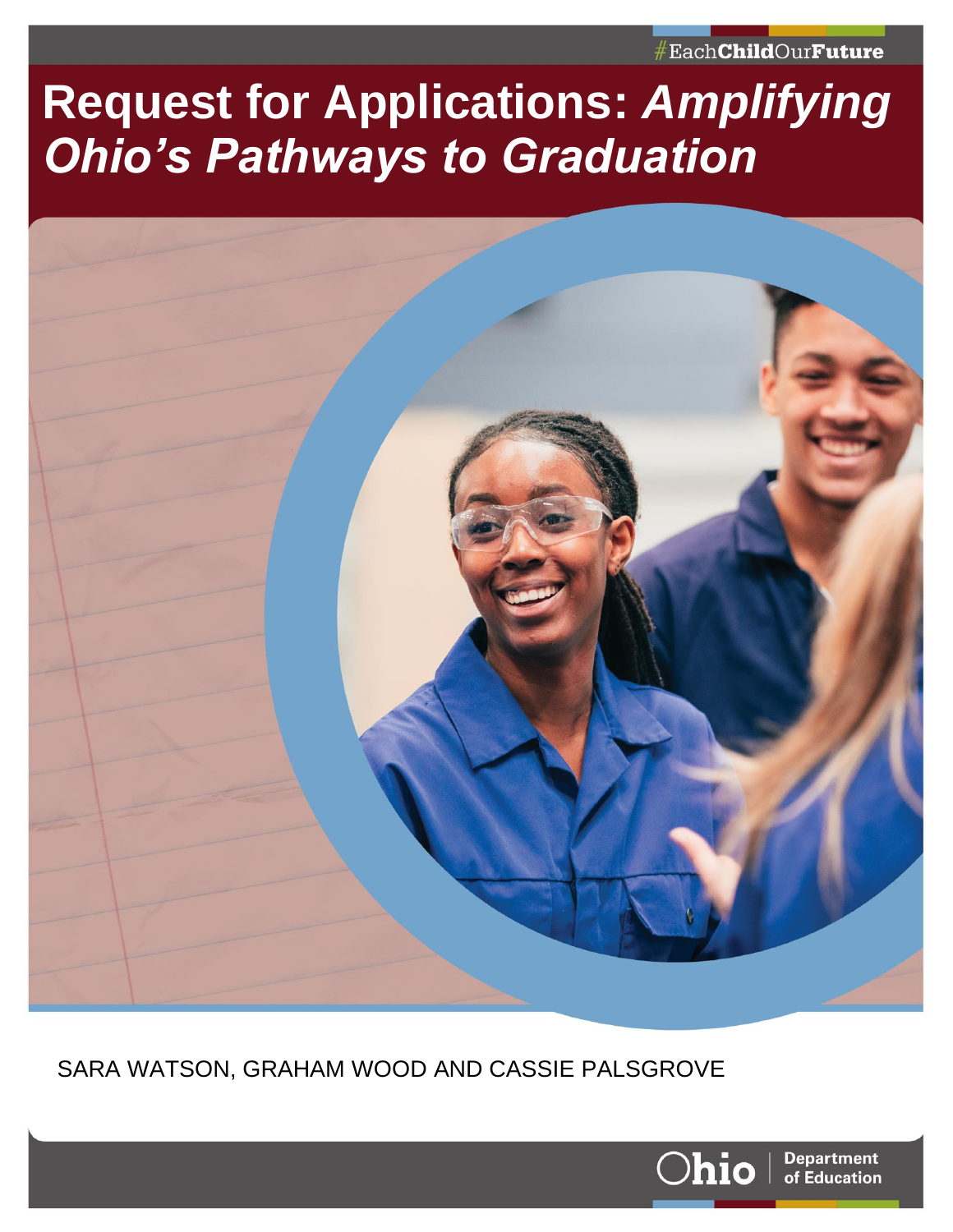# Table of Contents

| REQUEST FOR APPLICATIONS: OPPORTUNITY TO AMPLIFY OHIO'S PATHWAYS TO GRADUATION2 |  |
|---------------------------------------------------------------------------------|--|
|                                                                                 |  |
|                                                                                 |  |
|                                                                                 |  |
|                                                                                 |  |
|                                                                                 |  |
|                                                                                 |  |
|                                                                                 |  |
|                                                                                 |  |
|                                                                                 |  |
|                                                                                 |  |
|                                                                                 |  |
|                                                                                 |  |
|                                                                                 |  |
|                                                                                 |  |
|                                                                                 |  |
|                                                                                 |  |
|                                                                                 |  |
|                                                                                 |  |
|                                                                                 |  |
|                                                                                 |  |
|                                                                                 |  |
|                                                                                 |  |
|                                                                                 |  |
|                                                                                 |  |
|                                                                                 |  |
| AMPLIFYING OHIO'S PATHWAYS TO GRADUATION GRANT SELECTION CRITERIA AND RUBRIC.13 |  |
|                                                                                 |  |
|                                                                                 |  |
|                                                                                 |  |
|                                                                                 |  |
|                                                                                 |  |
|                                                                                 |  |
|                                                                                 |  |

# <span id="page-1-0"></span>Request for Applications: Opportunity to Amplify Ohio's Pathways to **Graduation**

The purpose of this request for applications (RFA) is to solicit proposals from eligible groups and award them grant money to address gaps in graduation rates due to the COVID-19 pandemic. These groups will receive funds to provide technical assistance to schools and districts for the purpose of opening more pathways to graduation, particularly increasing access to the career-readiness competency alternatives. Increasing access to these programs will create new opportunities for students to explore and gain experience toward future career aspirations while in high school, with the goal that they will feel inspired to not only graduate but be more prepared to transition into their next step. Technical assistance programs will directly support schools and districts to provide them information about how to develop new programming or adapt current programming to increase student access to the long-term graduation requirements, particularly the alternative demonstrations of competency. Technical assistance programs will provide any necessary services to support schools and districts to increase programming. The Ohio Department of Education will approve proposals based on the criteria prescribed below. The Department will award grants in the total amount of \$1,000,000.

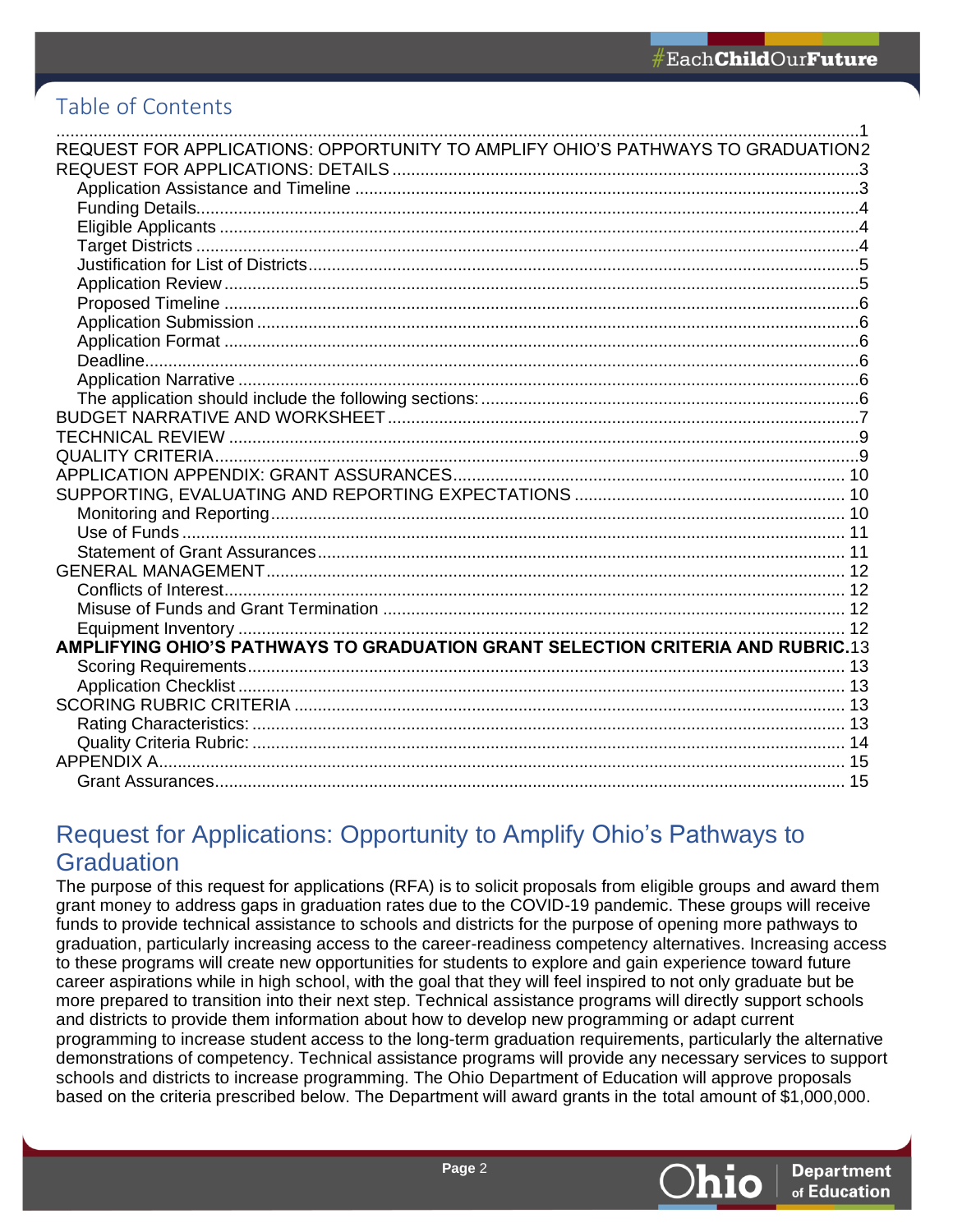Applicants will apply for the specific funding amounts to support development of their program, with a maximum potential of \$100,000 per application.

*Each Child, Our Future* lays out a vision in which *each* child is *challenged* to discover and learn, *prepared* to pursue a fulfilling post-high school path and *empowered* to become a resilient, lifelong learner who contributes to society. Vulnerable student populations, including low-income students, students with disabilities, English learners, racial and ethnic minorities, students experiencing homelessness and children and youth in foster care, face additional barriers to high school graduation that can significantly impact their post-secondary school attainment. To that end, Ohio provides [multiple graduation pathways](https://education.ohio.gov/getattachment/Topics/Ohio-s-Graduation-Requirements/Graduation-2021-and-beyond_Guidance-Document.pdf.aspx) that offer students the opportunity to demonstrate competency and readiness as they pursue their chosen next steps after high school. The pandemic has magnified the need to continuously tailor education to fit each student's unique needs while ensuring future success. The Ohio's Pathways to Graduation initiative will help build opportunities and inspire students to identify paths to future success and give students multiple ways to demonstrate the knowledge, skills and dispositions necessary for high school graduation and beyond. The Department has determined an emergency need for a plan to implement programs that support multiple high school graduation pathways among schools and districts. Grantees will develop and implement support, especially with the focus on alternative graduation pathways, to help Ohio achieve its critical short- and long-term **graduation goals,** which include increasing:

- Graduation rate by 92% among the class of 2025, with no more than 7% difference between subgroups;
- Number of students using [alternative pathways](https://education.ohio.gov/getattachment/Topics/Ohio-s-Graduation-Requirements/Graduation-2021-and-beyond_Guidance-Document.pdf.aspx) to meet graduation requirements;
- By 70,000, Ohio students who earn industry-recognized credentials from the Ohio Department of Education's list in 2021-2022;
- Annually the percentage of students completing a middle or high school career-technical education course;
- Ohio students who have a work-based learning experience at some point in their high school career; and
- Number of diploma seals awarded.

Successful applicants must have experience providing services in their regions relevant to the competency alternatives. These applicants will provide support to these experiences through direct assistance to schools in setting up and expanding current options available to students throughout the region. A well-developed application will include a detailed description of the proposed technical assistance plan including how the applicant plans to provide those services and what specific services they plan to provide. It will also include a timeline, budget narrative and budget worksheet. Programs will be required to target specific schools outlined in the RFA as having the most significant gaps in graduation rates, and successful applicants will have experience in supporting districts to close gaps in graduation rates.

# <span id="page-2-0"></span>Request for Applications: Details

### <span id="page-2-1"></span>Application Assistance and Timeline

The successful respondents to this RFA will propose a technical assistance plan that meets the criteria below and is submitted by an eligible recipient, to support districts outlined in the list of identified target districts.

The application window opens January 7, 2022 and closes February 4, 2022.

The Department will provide timely information and assistance to eligible applicants who intend to respond to this RFA*.* Assistance for eligible applicants will include email and phone correspondence. Applicants may send questions regarding the application and process to the subgrant email box at [Sara.Watson@education.ohio.gov](mailto:Sara.Watson@education.ohio.gov) during the application period.

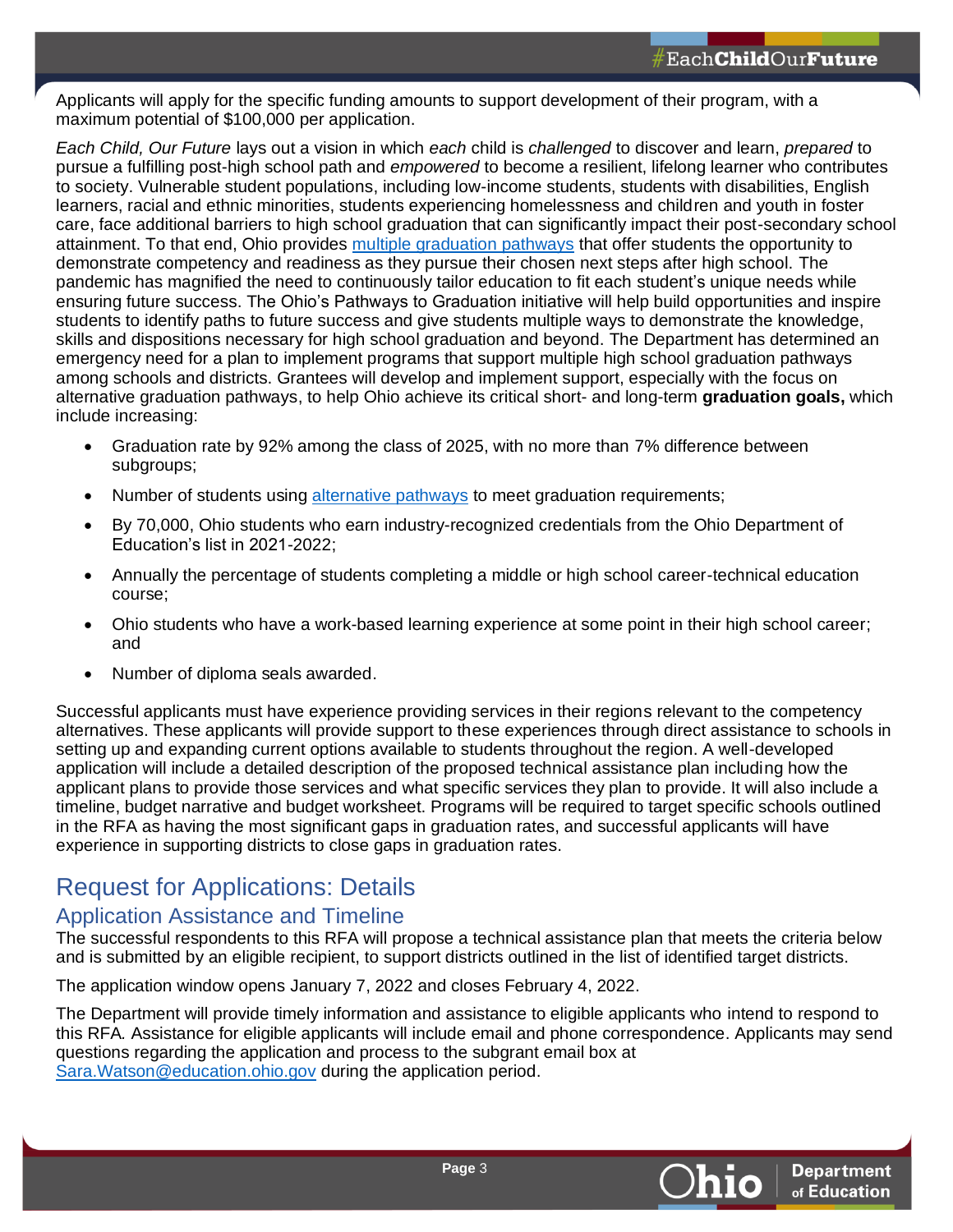### <span id="page-3-0"></span>Funding Details

\$1,000,000 is available to the awardees, with a maximum potential of \$100,000 per application beginning in fiscal year 2022 and will be available through fiscal year 2024.

Pursuant to federal requirements, this is a reimbursement grant made possible by the Elementary and Secondary School Emergency Relief (ESSER III) Fund. Subgrantees will be reimbursed for allowable expenditures based on submitted proposals, plans and corresponding budgets. Expenditures must be incurred by June 30, 2024. If awarded funds are not used by Sept. 30, 2024, the Department reserves the right to request that subgrantees forfeit the balance of awarded funds.

Each applicant must have an assigned individual retrieval number (IRN) to be able to receive funds through the Comprehensive Continuous Improvement Program (CCIP). If an applicant does not currently have an IRN, they may request to have one created through the CCIP when the grant is awarded.

#### <span id="page-3-1"></span>Eligible Applicants

Eligible applicants will have experience in supporting schools in developing or expanding programming related to Ohio's alternative demonstrations of competency in the long-term graduation requirements. Eligible applicants will have experience working with schools and will have contacts in the region they serve to ensure they will be able to connect schools to postsecondary and workforce partners. To be eligible to receive this grant, the applicant must identify as one of the below organization types:

- **Career-technical planning districts** that demonstrate relevant expertise and strong partnerships in co-designing, developing, managing, communicating and overseeing a large infrastructure that supports programming related to Ohio's alternative demonstrations of competency in the long-term graduation requirements.
- **Non-profit organizations** that demonstrate relevant expertise and strong partnerships in codesigning, developing, managing, communicating and overseeing a large infrastructure that supports programming related to Ohio's alternative demonstrations of competency in the long-term graduation requirements.
- **Registered apprenticeship training providers** that demonstrate relevant expertise and strong partnerships in co-designing, developing, managing, communicating and overseeing a large infrastructure that supports programming related to Ohio's alternative demonstrations of competency in the long-term graduation requirements.
- **Colleges and universities** that demonstrate relevant expertise and strong partnerships in codesigning, developing, managing, communicating and overseeing a large infrastructure that supports programming related to Ohio's alternative demonstrations of competency in the long-term graduation requirements.

Applicants must also identify districts they intend to serve with technical assistance. Applicants must identify one of the below districts as a partner who has committed to working with the applicant to develop programming. These districts are those identified by the Department as having the most significant gaps in performance between subgroups on the district 4-year graduation rate. Applicants may serve more than just the districts they identify from the below list, but each applicant must have an established and documented agreement to serve **at least one** of the below districts.

### <span id="page-3-2"></span>Target Districts

The Department has identified 61 target districts consisting of 84 high schools. Included with the name of district is their IRN.

Northwood Local Schools - 050716 Westfall Local - 049106 New Philadelphia City - 044487 Toledo City - 044909 Walnut Township Local - 046904 Green Local - 049619

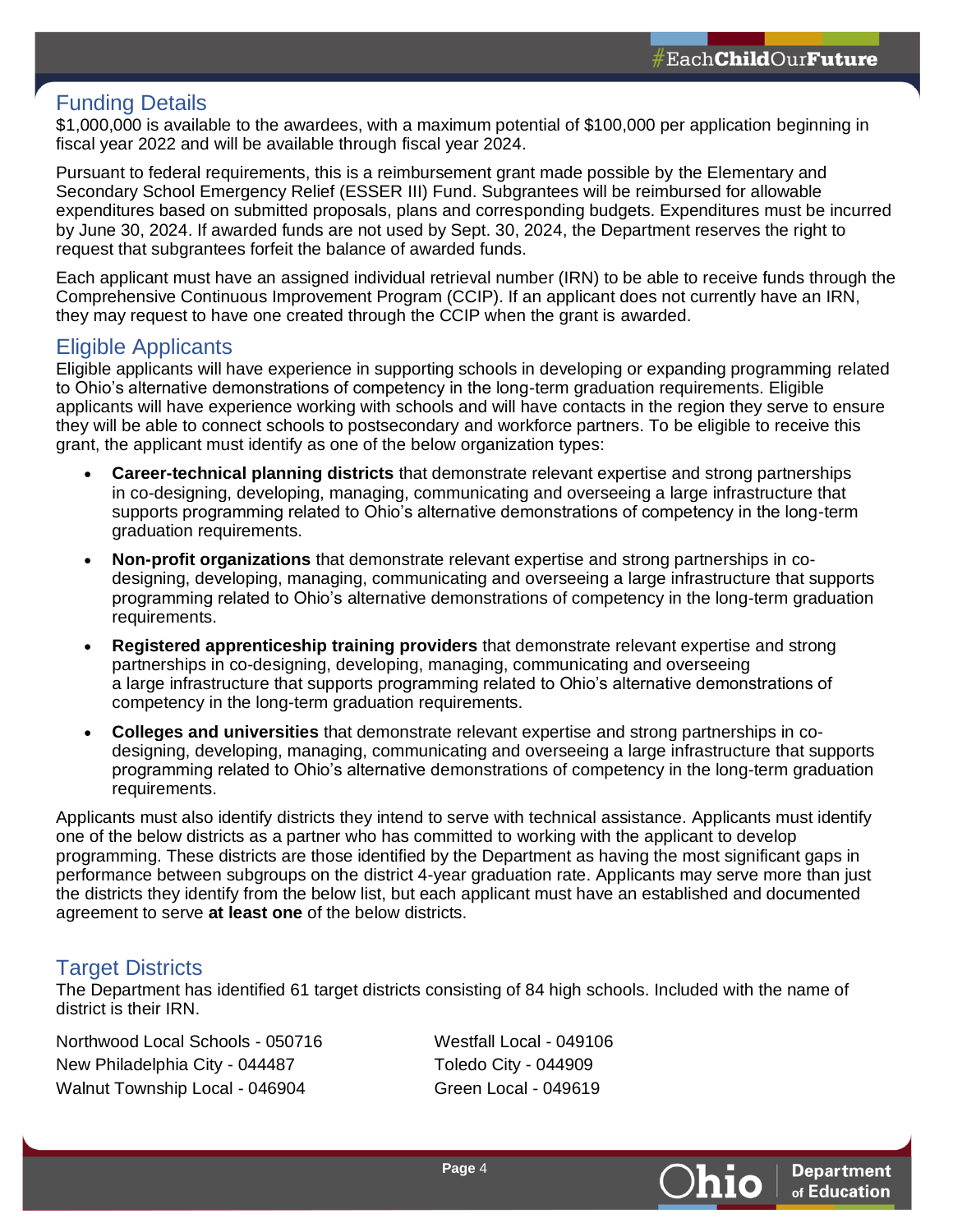Dover City - 043893 Gallipolis City - 044032 Springfield Local - 048371 Euclid City - 043950 Union Local - 046011 Hamilton City - 044107 Upper Arlington City - 044933 West Holmes Local - 047696 North College Hill City - 044511 Ashtabula Area City - 043513 Urbana City - 044941 Lima City - 044222 Xenia Community City - 045153 East Palestine City - 043927 Indian Creek Local - 047803 Montpelier Exempted Village -045526 Elida Local - 045773 Revere Local - 050054 Edgerton Local - 050617 Ridgemont Local - 047506 Shawnee Local - 045799 Martins Ferry City - 044347 Buckeye Local - 048470 Marietta City - 044321 Berkshire Local - 047167 Jefferson City - 048256 Fairpoint Harbor Exempted Village - 045369 Salem City - 044735 Newton Falls Exempted Village - 045567 Sidney City - 044784 Riverside Local - 047894 Canton City - 043711 Dayton City - 043844 Springfield City School - 044818 Cincinnati Public Schools - 043752 Findlay City - 043984 Norwood City - 044578 Barberton City - 043539 Felicity-Franklin Local - 046334 Bucyrus City - 043687 Frontier Local - 050492 Black River Local - 048462 Edon Northwest Local - 050625 Lorain City - 044263 Teays Valley Local - 049098 Painesville City Local - 044628 Parma City - 044636 Norwalk City - 044560 Delphos City - 043885 Wellington Exempted Village -045658 Big Walnut Local - 046748 Groveport Madison Local - 046979 East Knox Local - 047845 Fairview Park City - 043976 Conneaut Area City - 043810

### <span id="page-4-0"></span>Justification for List of Districts

Based on the 4-year 2019 graduation data from the cohort of economically disadvantaged students, target districts have been identified as those with greater than 7% gap in actual 4-year graduation rate to the graduation rate long term goal. Evaluation criteria was based on the 2026 4-year graduation rate long term goals established in the [state ESSA plan for the Gap Closing measure.](https://education.ohio.gov/Topics/Every-Student-Succeeds-Act-ESSA) Ranks were assigned to districts and schools for each subgroup analysis. Ranks were determined based on the difference between the 2026 long term graduation rate goal and the 2019 4-year graduation rate.

# <span id="page-4-1"></span>Application Review

The Department will establish an internal application review team. The review team will have expertise with Ohio's graduation requirements and instruction regarding academic preparedness skills, life skills and knowledge of the career-readiness alternative demonstrations of competency.

The application review team will conduct an evaluation of applications for subgrantees based on the specific criteria listed in this RFA. Review team members will be free of any conflicts of interest for all assigned applications. Each eligible application will be reviewed and scored by each member of the review team.

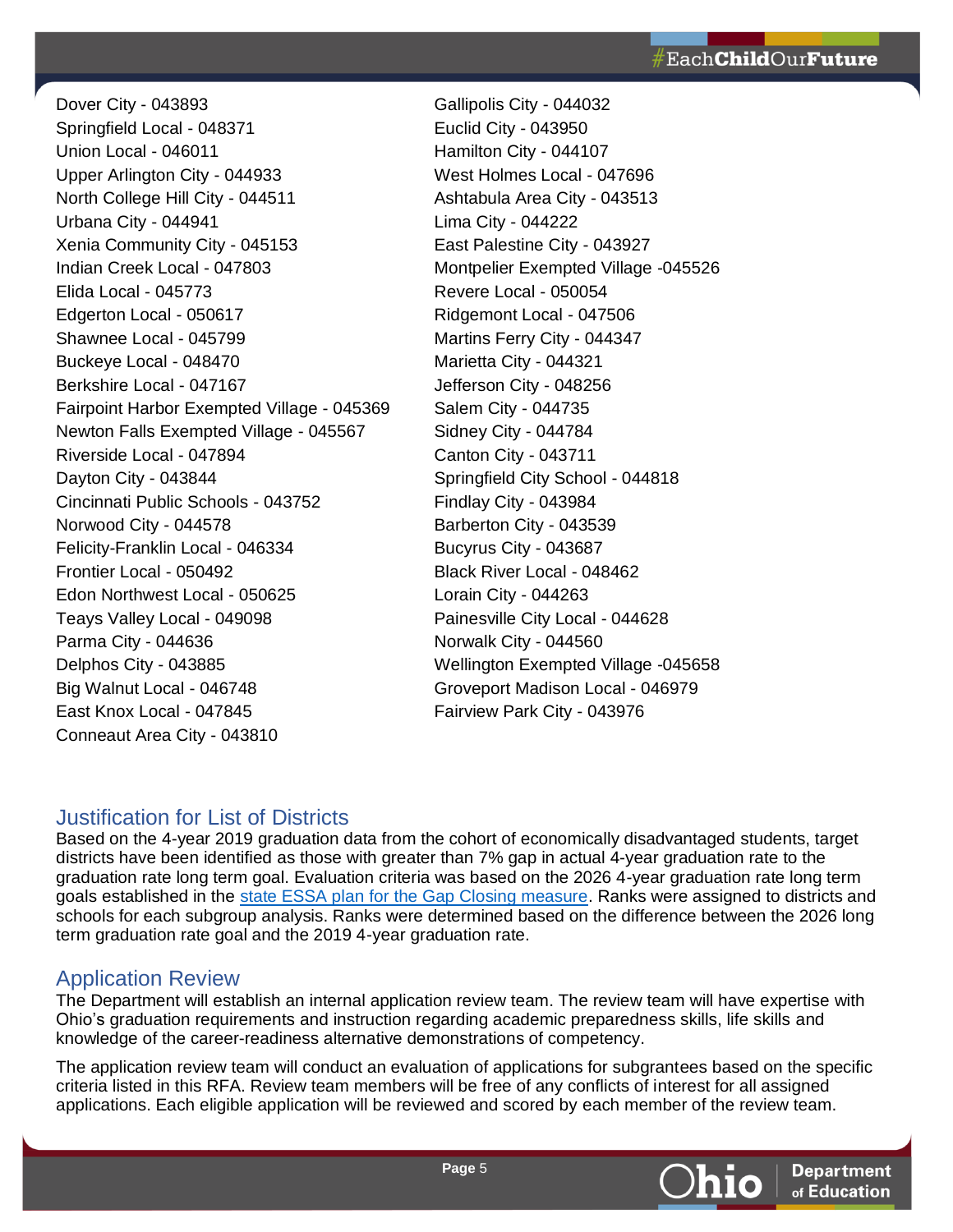### <span id="page-5-0"></span>Proposed Timeline

| <b>Date</b>              | <b>Event</b>                      |
|--------------------------|-----------------------------------|
| Monday, December 6, 2021 | Announcement of grant opportunity |
| Friday, January 7, 2022  | RFA available                     |
| Friday, February 4, 2022 | Application deadline              |
| Monday, February 7, 2022 | Grant review process              |
| Thursday, March 3, 2022  | Grant selection notification      |

# <span id="page-5-1"></span>Application Submission

Applicants are required to submit a completed PDF copy of their application and any supporting documents to the Comprehensive Continuous Improvement Plan (CCIP) answering all questions included in the Application portion of this RFA and the Statement of Grant Assurances.

### <span id="page-5-2"></span>Application Format

Narrative, including an Executive Summary, should appear on 8.5" x 11", standard letter size paper, doublespaced. Use Arial, 11-point font. The application should include a narrative that addresses each of the required questions. Indicate each section title in bold. Appendices must be in the order outlined in the checklist and immediately follow the application narrative. Number all pages and include the applicant's name in the header of each page. An application template will be made available from the Department. Applicants are not required to use the template but are suggested to do so to ensure the formatting requirements are met. The executive summary of the application should be no longer than one page, but there is no limit to the full length of the application.

### <span id="page-5-3"></span>**Deadline**

Submit PDF copies of the application narrative, appendices and budget documents by 11:59 p.m. EST on Monday, Feb. 4, 2022, to the Comprehensive Continuous Improvement Plan (CCIP). The electronic version must include all required components. Applications must be submitted by the time and date specified above. Incomplete or late applications will not be considered.

# <span id="page-5-4"></span>Application Narrative

<span id="page-5-5"></span>The application should include the following sections:

- 1. Applicant name and organization.
- 2. Mailing address including city, state and zip code.
- 3. Application contact including position, phone number and email address.
- 4. Grant manager including phone number and email address.
- 5. Confirmation of which target districts that will be served by the technical assistance program and evidence of an agreement with the noted districts who will be served by the technical assistance program, likely in the form of a letter of support.
- 6. Executive Summary outlining the applicant's high-level project plan.
- 7. A detailed description of the technical assistance program to support the identified schools, including the intended areas of expertise that will be the focus of the program and what alternative competency pathways the program will support, including how they plan to provide support to districts, both in increasing access to competency alternatives and ensuring students receive remediation and retest as needed.
- 8. A detailed description of the planned timeline for establishing and operating the technical assistance program.
- 9. A detailed description of applicant's current areas of technical assistance expertise
	- a. Of the alternative demonstrations of competency, which demonstration has your team provided technical assistance for in the past? Please provide a specific example of at least three from the list below:

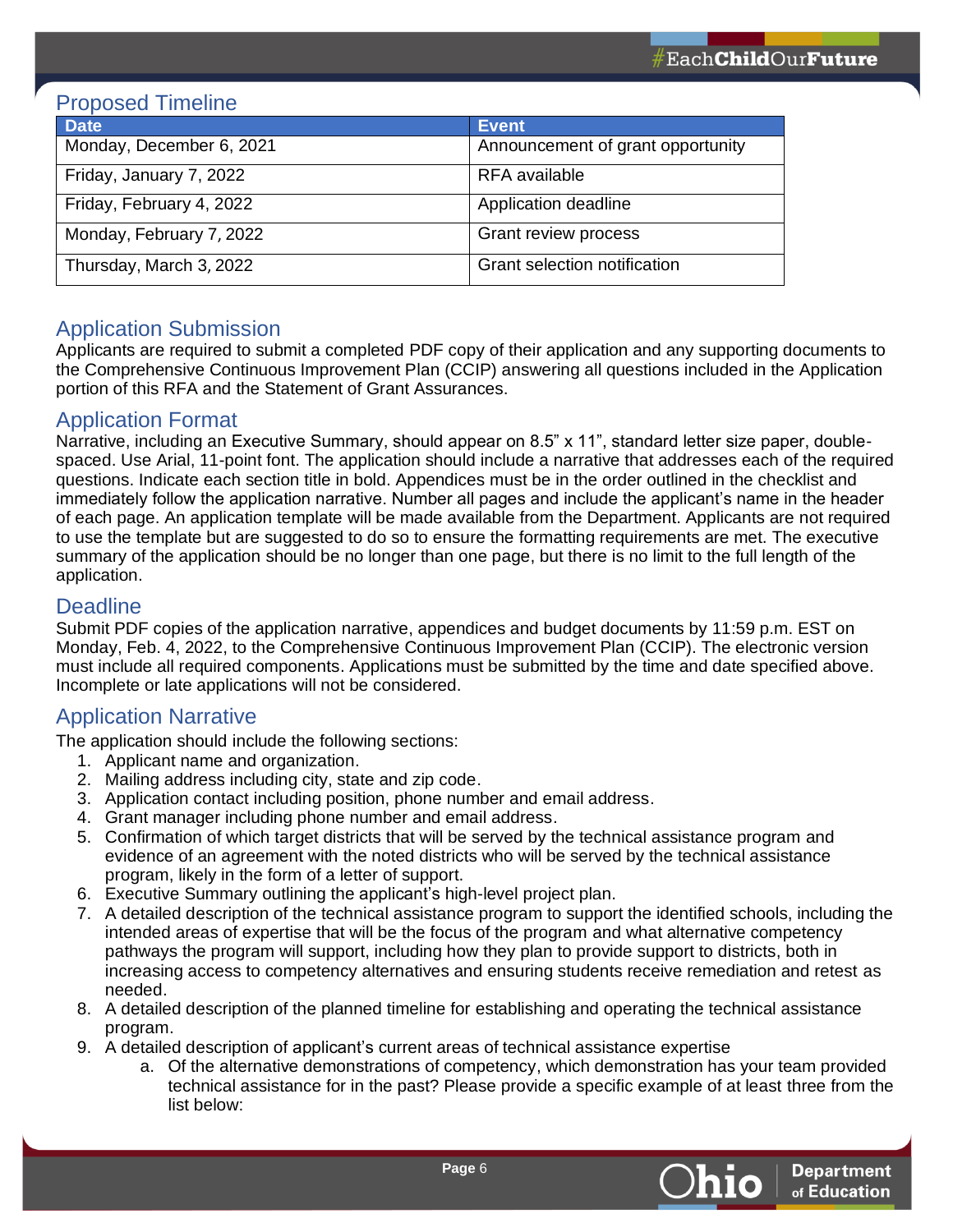- i. College Credit Plus
- ii. Military Enlistment
- iii. ACT/SAT Test preparation and support
- iv. Industry Recognized Credential/License program development
- v. Developing career-technical education programming
- vi. Developing and supporting registered apprenticeship/pre-apprenticeship programs
- vii. Supporting career-focused demonstrations:
	- 1. WorkKeys Assessment preparation and support
	- 2. Work-based Learning
	- 3. OhioMeansJobs Readiness Seal
- 10. Description of experience with closing gaps for students at-risk of not graduating from high school and the plan for how specifically to address that in this proposed technical assistance program. Descriptions of experience may be supported by letters from previously served schools.
- 11. Description of contacts and established relationships in the program's region that can help support districts in establishing these programs.
	- a. Please list specific contacts and relationships that those who will support the technical assistance program can leverage to increase impacts of the program.
- 12. Budget Narrative
	- a. Explain how the requested funds will be used to meet the objectives identified in the codesigned plan.
- 13. Budget Worksheet
	- a. This will be filled out in CCIP. Applications should consider their Budget Narrative as they complete this. Categories in Budget Worksheet are related to those in Budget Narrative, although they may not be exact.

# Budget Narrative and Worksheet

# Budget Narrative

*Provide an itemized list of expenditures that the project expects to incur throughout the duration of the funding period. Provide information on the services that will be provided in support of the program objectives.*

| <b>Budget Category</b>                         | Explain how the requested funds will be used to meet the objectives identified in the co-<br>designed plan. |
|------------------------------------------------|-------------------------------------------------------------------------------------------------------------|
| <b>Staff Time</b>                              |                                                                                                             |
| <b>Technology and Software</b><br><b>Needs</b> |                                                                                                             |
| <b>Resource or Material</b><br>Development     |                                                                                                             |
| Professional<br>Development                    |                                                                                                             |

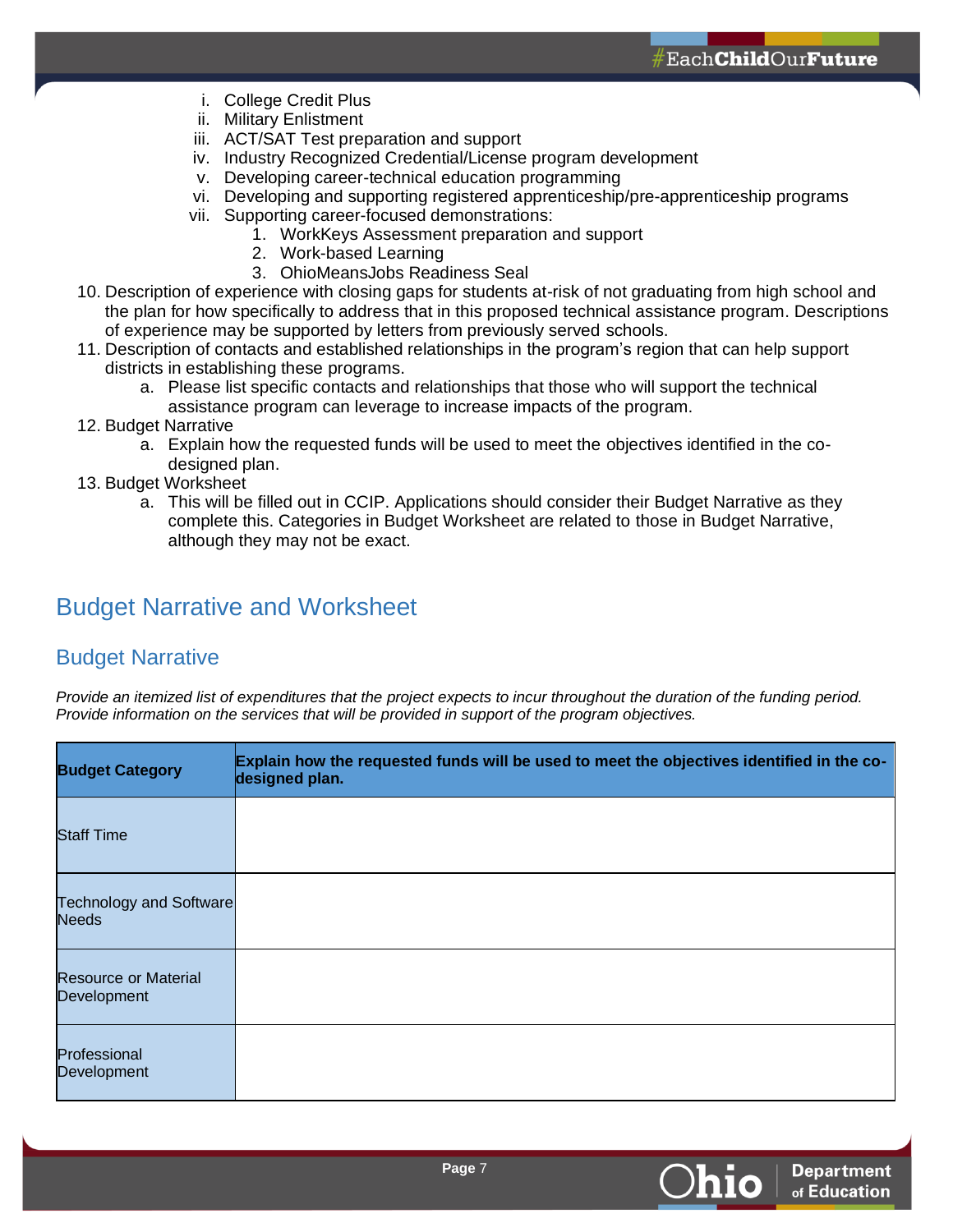| Program Development     |  |
|-------------------------|--|
| Partnership Development |  |
| Stakeholder Engagement  |  |

# Budget Worksheet:

*Provide an itemized budget breakdown and justification that break down salaries, benefits, purchased services, supplies, capital outlay and other expenditures.*

*Applicant Name: Applicant IRN:*

*Applicants must submit the Budget Worksheet into the Comprehensive Continuous Improvement Plan that includes the total sum requested for the qualifying program that provides an itemized list of expenditures, with cost, that the program plans to incur using grant funds.*

| <b>Proposed Budget</b><br>(submitted with grant<br>application) | Salaries 100 | Retirement<br>Fringe<br>Benefits 200 | Purchased<br>Services 400 | Supplies 500 | Capital<br>Outlay<br>600 | <b>Other</b><br>800 | Total |
|-----------------------------------------------------------------|--------------|--------------------------------------|---------------------------|--------------|--------------------------|---------------------|-------|
| Instruction                                                     |              |                                      |                           |              |                          |                     | \$    |
| <b>Support Services</b>                                         |              |                                      |                           |              |                          |                     | \$    |
| Governance/Admin                                                |              |                                      |                           |              |                          |                     | \$    |
| Professional Development                                        |              |                                      |                           |              |                          |                     | \$    |
| Family/Community                                                |              |                                      |                           |              |                          |                     |       |
| Safety                                                          |              |                                      |                           |              |                          |                     |       |
| Facilities                                                      |              |                                      |                           |              |                          |                     | \$    |
| Transportation                                                  |              |                                      |                           |              |                          |                     |       |
| Nonpublic                                                       |              |                                      |                           |              |                          |                     |       |

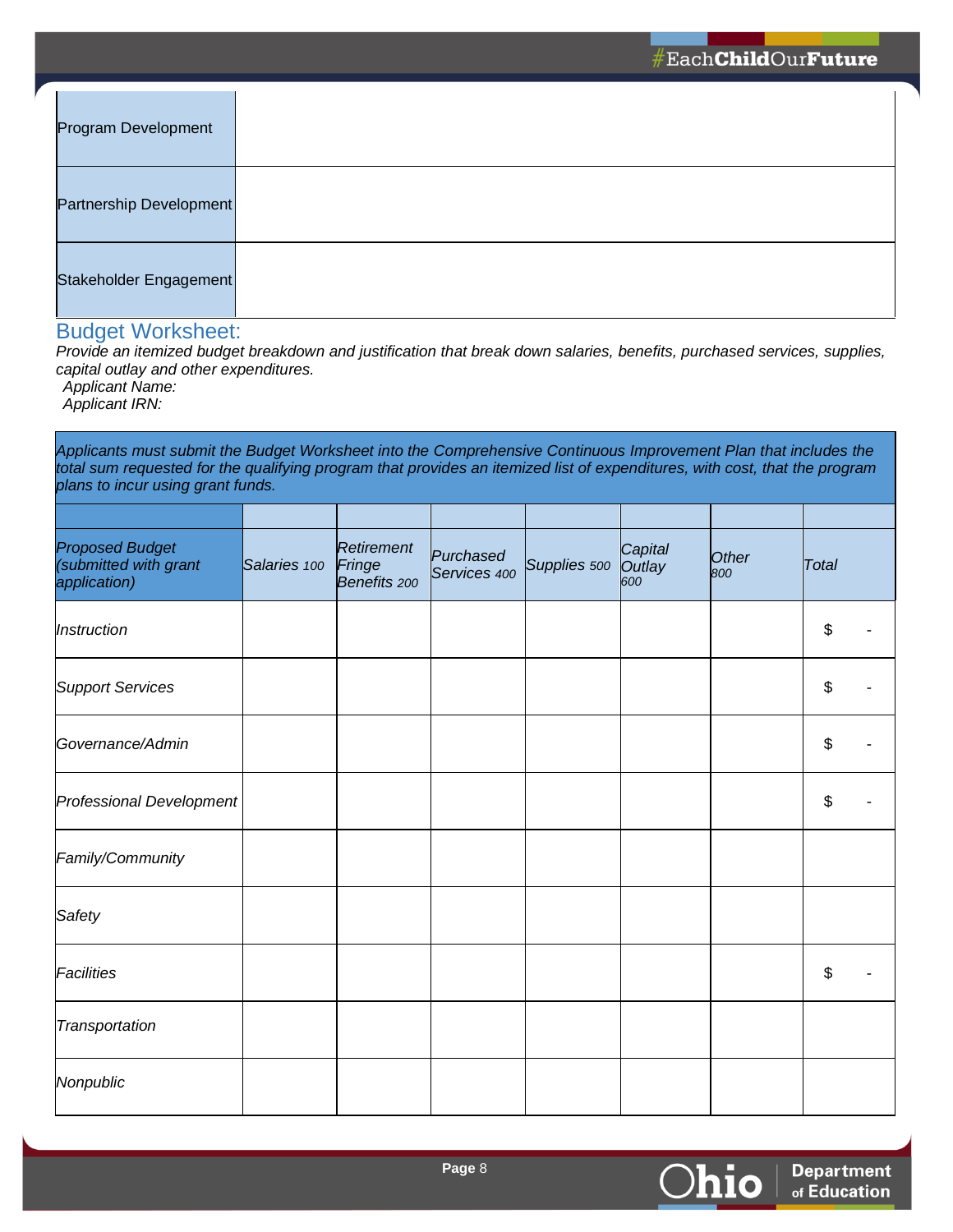| <b>Indirect Costs</b> |                          |   |         |    |   |   |   |    | ιIJ    |  |
|-----------------------|--------------------------|---|---------|----|---|---|---|----|--------|--|
| Total                 | $\overline{\phantom{0}}$ | Œ | ጥ<br>D. | \$ | ٠ | D | ۰ | \$ | ጥ<br>Φ |  |

# <span id="page-8-0"></span>Technical Review

The following selection criteria must be evident in a successful application. Any application not meeting any of the technical criteria will not be considered for funding.

#### A. **Organizational Information**

Complete sections 1-4 of the narrative, including all the necessary information.

- 1. Applicant name and organization;
- 2. Mailing address including city, state and zip code;
- 3. Application contact including position, phone number and email address; and
- 4. Grant manager including phone number and email address.

#### B. **Target School(s) Served**

Complete section 5 of the narrative and confirm that at least one target school district will be served, including evidence of an agreement with the noted district.

5. Confirmation of which target schools that will be served by the technical assistance program and evidence of an agreement with the noted districts who will be served by the technical assistance program, likely in the form of a letter of support.

#### C**. Budget Worksheet**

Complete section 13 of the narrative, template attached.

#### D**. Grant Assurances**

Grant assurances are included, signed and accepted.

# <span id="page-8-1"></span>Quality Criteria

The following selection criteria should be evident in a successful application for the Amplifying Ohio's Pathways to Graduation grant opportunity.

A. **Executive Summary (4 points)** – Complete section 6 of narrative.

6. Provide a summary that gives the reader a vision of the proposed technical assistance plan. Summarize the amount of funding requested, introduce the proposed timeline and explain how your past experience(s) will aid you in the success of this project. This section may be posted for public viewing on the Department's website.

B. **Program Details (4 points)** – Complete section 7 of the narrative, detailing the planned instruction and services that students will receive as a part of the program. Applicants will be evaluated based on the quality of services planned to be offered to districts, as well as the programming that they will target for participating districts.

7. Provide a detailed description of the technical assistance program to support the identified schools, including the intended areas of expertise that will be the focus of the program and what alternative competency pathways the program will support, including how they plan to provide support to districts.

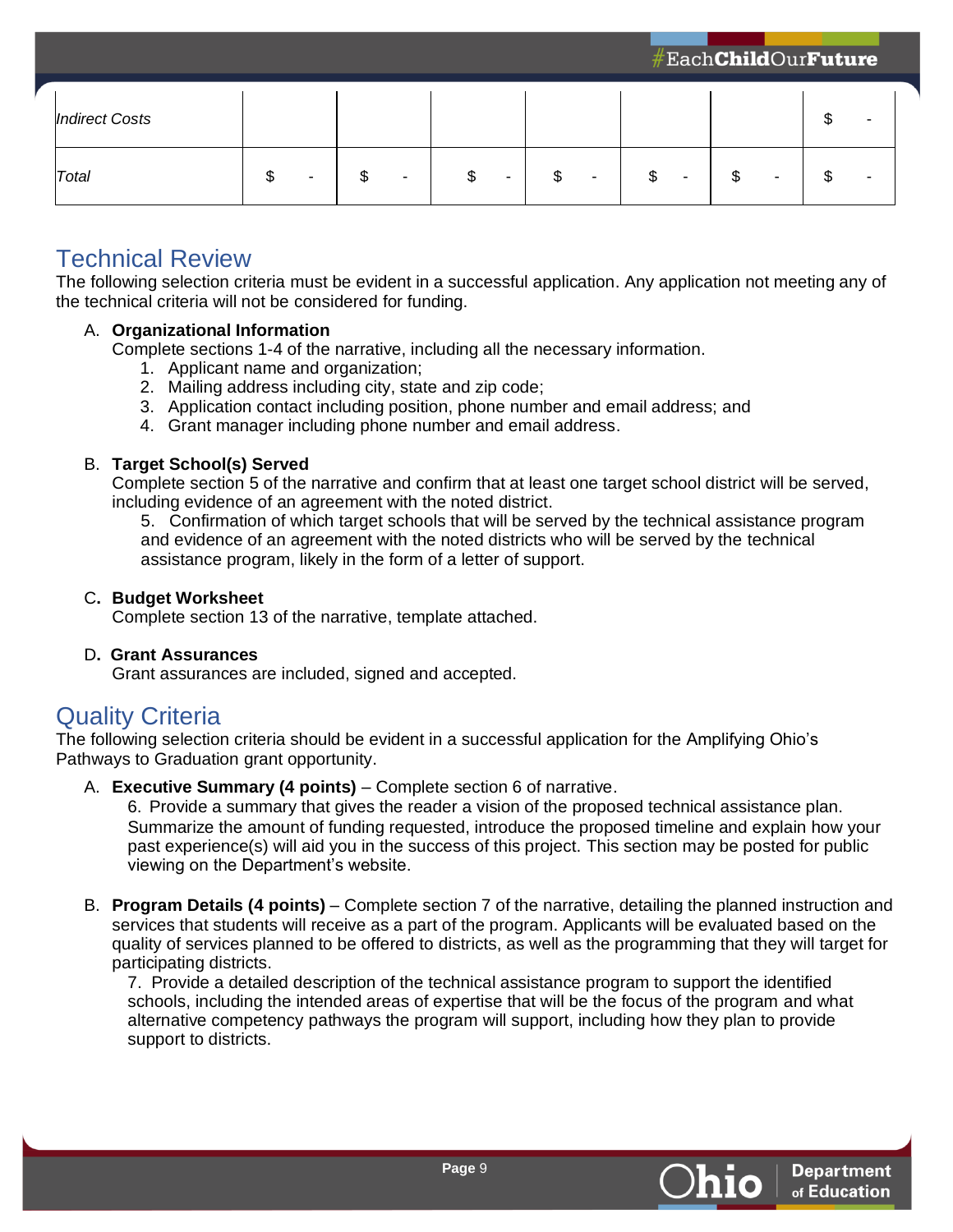C. **Timeline (4 points)** – Complete section 8 of the narrative, detailing the significant dates and deadlines for creating and implementing the proposed technical assistance program. Applicants will be evaluated on the practicality of the timeline.

8. Provide a detailed description of the planned timeline for establishing and operating the technical assistance program.

- D. **Experience (12 points)** Complete question 9 of the narrative, detailing program experience in establishing programming for at least three of the seven potential competency alternatives. Applicants will be evaluated on the quality of experience to determine capability in providing technical assistance through this grant.
	- 9. Provide a detailed description of applicant's current areas of technical assistance expertise Of the alternative demonstrations of competency, which demonstration has your team provided technical assistance for in the past? Please provide a specific example of at least four.
- E. **Gap Closing (8 points)**  Complete section 10 of the narrative, detailing experience in closing gaps in the past through career focused initiatives. Applicants will be evaluated on the quality of their previous experience in closing gaps for students at risk of not graduating AND the quality of the plan for how to address this with the districts they will provide technical assistance to in the program.

10. Description of experience with closing gaps for students at-risk of not graduating from high school and the plan for how to specifically address that in this proposed technical assistance program. Descriptions of experience may be supported by letters from previously served schools.

F. **Contacts (4 points)** - Complete section 11 of the narrative, detailing existing contacts and describing how these will aid the applicant in giving technical assistance to target district(s). Applicants will be evaluated based on the relevance of contacts to the alternative demonstrations of competency and their planned services.

11. Description of contacts and established relationships in the program's region that can help support districts in establishing these programs.

G. **Budget Narrative (4 points)** - Complete section 12 of the narrative, detailing why the amount of funds being requested is necessary to provide technical assistance. Applicants will be evaluated based on the alignment of their budget narrative to the technical plan shared throughout the application. 12. Outline the amount of requested funds and how the funds will be spent.

# <span id="page-9-0"></span>Application Appendix: Grant Assurances

Appendix A is required for all applicants. Appendix A must be completed and signed for applications to be considered for selection.

A. Grant Assurances: The full grant assurances and a copy of Appendix A are located in this RFA. If you have questions about any of the assurances, please contact the manager of the grant at Sara.Watson@education.ohio.gov.

# <span id="page-9-1"></span>Supporting, Evaluating and Reporting Expectations

### <span id="page-9-2"></span>Monitoring and Reporting

To evaluate subgrantee effectiveness and gauge success of the performance criteria listed above, subgrantees will be required to submit interim and final grant activities reports by May 1, 2023.

The Department reserves the right to request revisions for clarity or ask for additional information as necessary.

Reports will be submitted to the manager of the grant at Sara.Watson@education.ohio.gov.

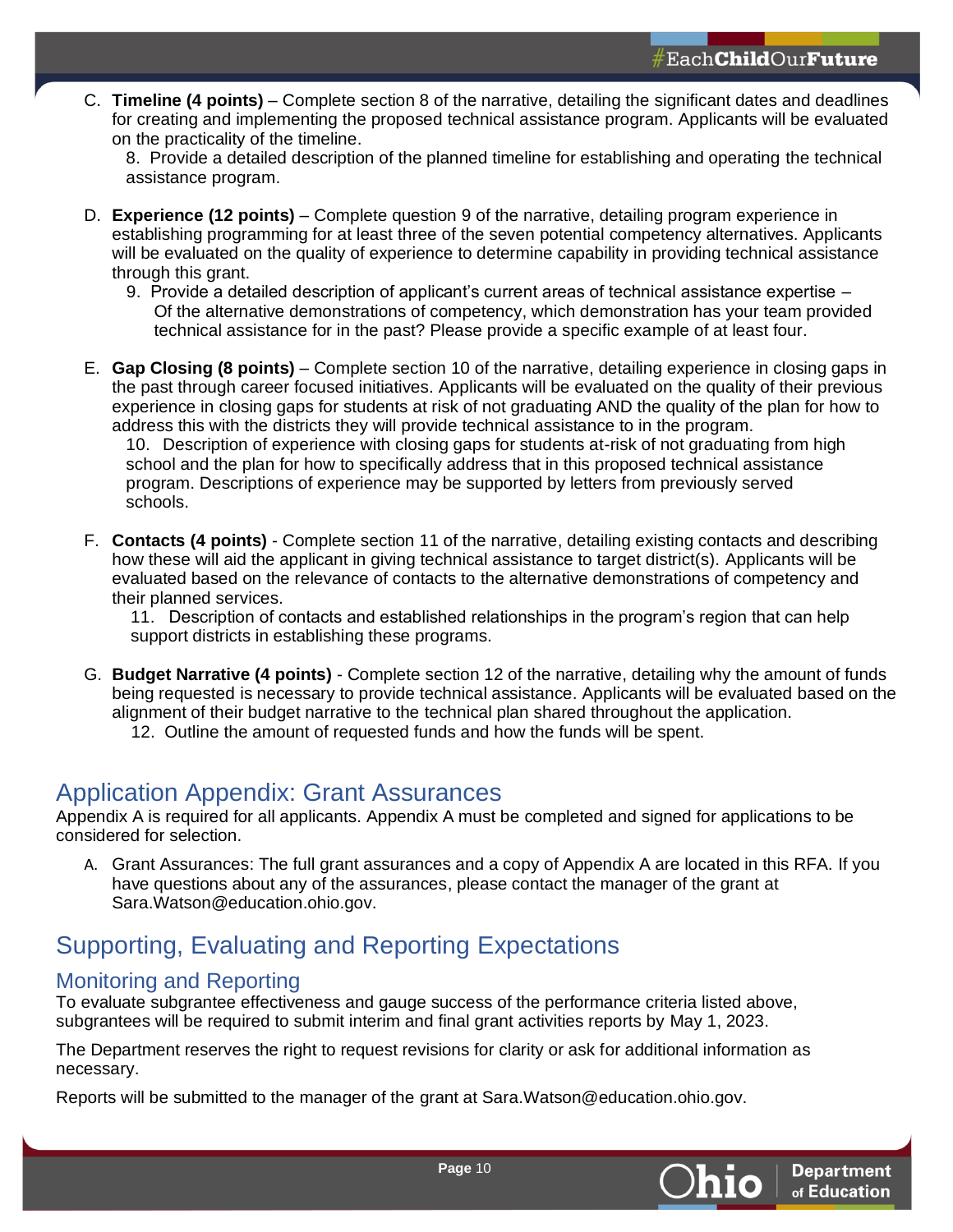### <span id="page-10-0"></span>Use of Funds

This grant may be used to purchase materials and services that enable the grantee to address their identified quality criteria. Examples of permitted uses include the following:

Permitted uses include:

- Staff training on career focused programming.
- Staff compensation for time devoted to technical assistance.
- Regional programming to offer technical assistance to districts, either virtually or in person.
- Development of materials or resources to aid in technical assistance.
- Technology or software needs to support technical assistance program.
- Other uses as identified by the applicant.

Please note this is not an exhaustive list. If there is doubt about whether an expenditure is appropriate, please contact the manager of the grant at Sara.Watson@education.ohio.gov.

#### <span id="page-10-1"></span>Statement of Grant Assurances

The Elementary and Secondary School Emergency Relief Fund III (ESSER III) is intended to address the impact that Novel Coronavirus Disease 2019 (COVID-19) has had, and continues to have, on elementary and secondary schools.

- The subgrantee will, to the greatest extent practicable, continue to compensate its employees and contractors during the period of any disruptions or closures related to COVID-19 in compliance with section 315 of Division M of the CRRSA Act. In addition, each entity that accepts funds will continue to pay employees and contractors to the greatest extent practicable based on the unique financial circumstances of the entity. ESSER III funds generally will not be used for bonuses, merit pay, or similar expenditures, unless related to disruptions or closures resulting from COVID-19.
- Subgrantee will cooperate with any examination of records with respect to such funds by making records available for inspection, production, and examination, and authorized individuals available for interview and examination, upon the request of (i) the Department and/or its Inspector General; or (ii) any other federal agency, commission, or department in the lawful exercise of its jurisdiction and authority.
- Any subgrantee receiving funding under this program will have on file with the SEA (state educational agency) a set of assurances that meets the requirements of section 442 of the General Education Provisions Act (GEPA) (20 U.S.C. 1232e)
- Subgrantee will ensure that it will comply with the requirements of section 427 of GEPA (20 U.S.C. 1228a). The subgrantee commits to maintaining and will produce upon request by the (i) the Department and/or its Inspector General; or (ii) any other federal agency, commission, or department in the lawful exercise of its jurisdiction and authority, a description of how the subgrantee complied with this requirement including putting in place steps to permit students, teachers and other program beneficiaries to overcome barriers (including barriers based on gender, race, color, national origin, disability and age) that might impede equal access to, or participation in, the program
- The subgrantee will complete any reporting requested by the SEA to comply with all SEA reporting requirements, including those in section 15011 of the CARES Act and section 313(f) of Division M of the CRRSA Act.
- Records pertaining to the ESSER III award under 2 C.F.R. § 200.334 and 34 C.F.R. § 76.730, including financial records related to use of grant funds, will be retained separately from a subgrantees ESSER funds. The subgrantee will cooperate with any examination of records with respect to such funds by making records available for inspection, production, and examination, and authorized individuals available for interview and examination, upon the request of (i) the Department and/or its Inspector General; or (ii) any other federal agency, commission, or department in the lawful exercise of its jurisdiction and authority.
- A subgrantee may use funds it receives under section 313(d) of the CRRSA Act for any activity listed in section 313(d) (applicable sections of the CRRSA Act. Any activity that is an allowable use of

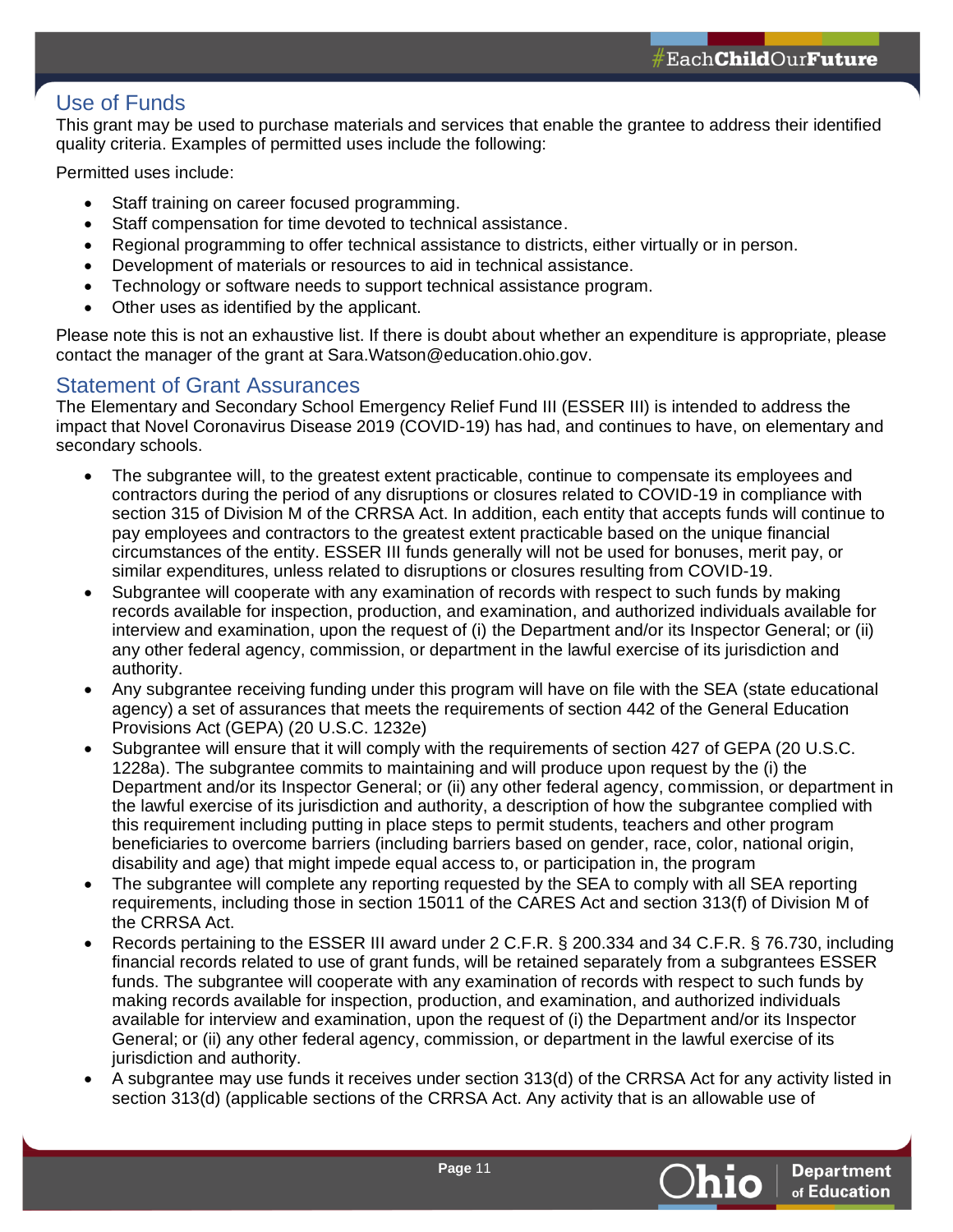Elementary and Secondary Schools Emergency Relief (ESSER) funds by a subgrantee under section 18003(d) of the CARES Act is also an allowable use of ESSER III funds by a subgrantee under section 313(d) of the CRRSA Act and any allowable use of ESSER III funds by a subgrantee is also an allowable use of ESSER funds by a subgrantee under section 18003(d) of the CARES Act.

- The subgrantee will comply with the Uniform Administrative Requirements, Cost Principles, and Audit Requirements for Federal Awards (Uniform Guidance) requirements in Subpart D— Post Federal Award Requirements (2 CFR §§200.300-345) and Subpart E—Cost Principles (2 CFR §§200.400-475) and use ESSER III funds for purposes that are reasonable, necessary, and allocable under the CARES Act.
- The subgrantee will submit to the department, in a form and manner prescribed by the department, any data that the department and district jointly determine is necessary to evaluate the pilot program.

# <span id="page-11-0"></span>General Management

Grantees are required to maintain records, including, but not limited to, invoices, purchase order requests, requisition orders and receipts and provide the Department access to those records in the conduct of audits or for supporting budget documentation. This cooperation includes access without unreasonable restrictions to its records and personnel for the purpose of obtaining relevant information.

Records must be maintained for three years following submission of the final grant activities report.

#### <span id="page-11-1"></span>Conflicts of Interest

Grantees must avoid conflicts of interest when entering into contracts for equipment and services. State law regarding conflicts of interest is strict. It is the responsibility of the grantee to be in compliance with the [Ohio](http://codes.ohio.gov/orc/102)  [Ethics Law, ORC Chapter 102,](http://codes.ohio.gov/orc/102) ORC 3314.03 regarding conflicts of interest.

### <span id="page-11-2"></span>Misuse of Funds and Grant Termination

The Department may terminate the grant award immediately if it is determined that the subgrantee, grantee staff or any individuals connected with the credential program have used grant funds for personal gain, performed criminal activities or broken any of the agreed upon assurances provided in the use of the CCIP or grant specific assurances. If it is determined that any grant funds have been misused, the Department reserves the right to request the subgrantee return the full amount of awarded funds.

#### <span id="page-11-3"></span>Equipment Inventory

Federal requirements specify that all equipment purchased under this grant must be inventoried. Equipment is any tangible, nonexpendable property having a useful life of more than one year. The subgrantee's inventory control policies and procedures should be aligned to the Auditor of State bulletins and should be made available upon request by the Department.

Grantees must maintain an inventory of equipment purchased with grant funds until disposition takes place. The inventory of records must include the following:

- 1. Description of the item, including:
	- a. A serial number or other identification number,
	- b. Funding source of the item (name of funding title/grant),
	- c. Name of holder of title,
	- d. Acquisition date,
	- e. Acquisition cost,
	- f. Percentage of state participation in the cost of the item,
	- g. Location of the item,
	- h. Use and condition of the item, and
	- i. Any ultimate disposition data including date of disposal and the sale price of the item.
- 2. An inventory control system and equipment maintenance procedures.
- 3. An ability to maintain equipment records for three years following submission of the final grant activities report. If there is an audit exception, the subgrantee must keep the records until all litigation, claims or audit findings have been resolved and final action taken.

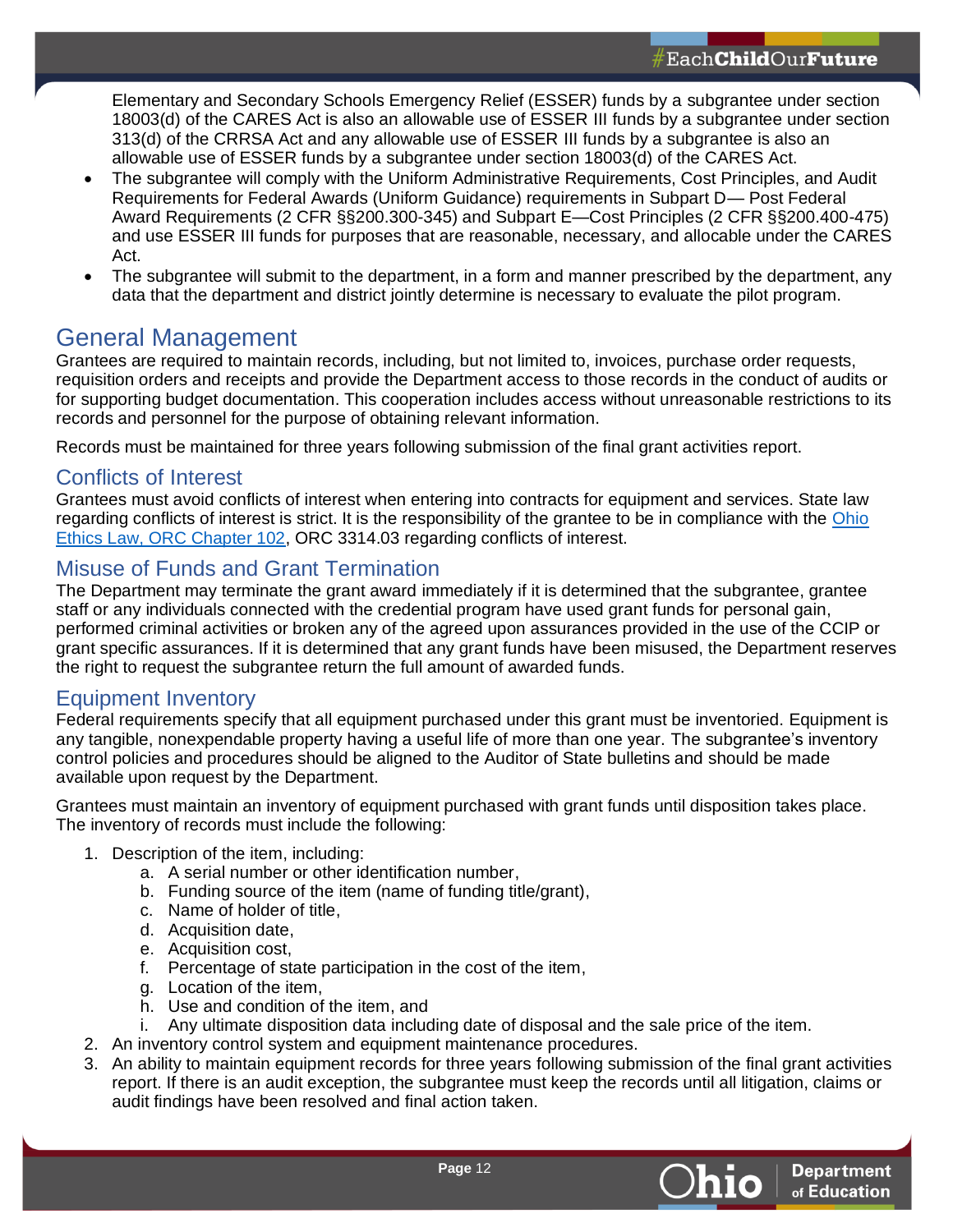# <span id="page-12-0"></span>**Amplifying Ohio's Pathways to Graduation Grant Selection Criteria and Rubric.**

# <span id="page-12-1"></span>Scoring Requirements

The following criteria will be used by reviewers to evaluate the application. The applicants with the highest total point values in the quality criteria will be selected.

# <span id="page-12-2"></span>Application Checklist

The Ohio Department of Education's Technical Review Team will ensure each applicant submitted all required narratives and appendices prior to scoring the application. Applications that are missing one or more required narratives and/or appendices will not be scored. Applications missing one or more technical criteria will not be scored.

# <span id="page-12-3"></span>Scoring Rubric Criteria

Grant scorers will evaluate each section of the application and award points based on the following criteria. In sections where evaluation is based on a "yes" or "no" answer, applicants will have the ability to earn "1" or "0" points respectively. In sections where qualitative evaluation is necessary for reviewers, portions of the answer will be evaluated on a scale of "0" points to "4" points, with the ability to earn a minimum of 0 points and a maximum of 4 points. In those situations, the below rating characteristics will be used. In the event of a tie, a consensus determination made by grant scorers will determine the awardee.

# <span id="page-12-4"></span>Rating Characteristics:

**Not Addressed/0 Points** The response is not provided.

**Poorly Developed/1 Point** The response is significantly incomplete, missing required appendices or otherwise raises substantial concerns about the viability of the plan or the applicant's capacity to execute it.

**Adequately Developed/2 Points** The response meets less than half of the established criteria and contains substantial gaps in other areas.

**Well Developed/3 Points** The response meets the established criteria, but it requires additional information, explanation or detail in one or more areas.

**Fully Developed/4 Points** The response demonstrates the applicant's thorough understanding of key issues via specific and accurate information. The response presents a clear, realistic picture of how the applicant expects to operate and inspires confidence in the applicant's capacity to execute the plan effectively.

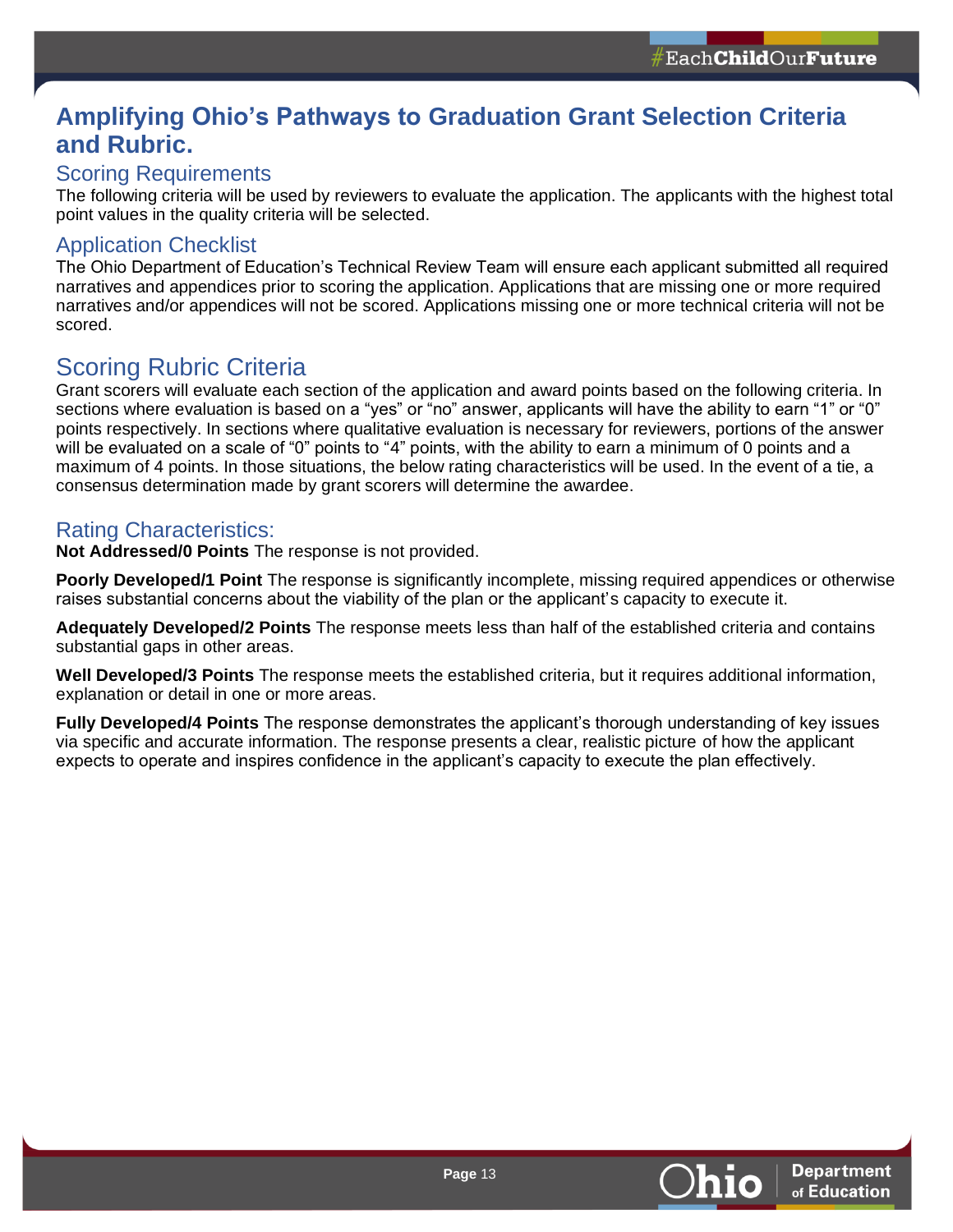**Department**<br>of Education

Ohio

# <span id="page-13-0"></span>Quality Criteria Rubric:

| <b>Review Criteria</b>                                                                                                                                                                                                                                                           | <b>Not</b><br><b>Addressed</b> | <b>Poorly</b><br><b>Developed</b> | <b>Adequately</b><br><b>Developed</b> | Well<br><b>Developed</b> | <b>Fully</b><br><b>Developed</b> |
|----------------------------------------------------------------------------------------------------------------------------------------------------------------------------------------------------------------------------------------------------------------------------------|--------------------------------|-----------------------------------|---------------------------------------|--------------------------|----------------------------------|
| Executive summary gives<br>reader a synopsis of<br>applicant's intents if they<br>were to receive a grant.                                                                                                                                                                       | 0                              | 1                                 | $\overline{2}$                        | 3                        | 4                                |
| Describes how the<br>applicant will provide<br>technical assistance to their<br>identified target district,<br>including the intended<br>areas of expertise that will<br>be the focus of the program<br>and what alternative<br>competency pathways the<br>program will support. | 0                              | 1                                 | $\overline{2}$                        | 3                        | 4                                |
| Timeline is detailed and<br>practical, including<br>significant dates.                                                                                                                                                                                                           | 0                              | 1                                 | $\overline{2}$                        | 3                        | 4                                |
| Example 1: Describes<br>experience in supporting<br>programming related to at<br>least 1 of the 7 options<br>listed as alternative<br>demonstrations of<br>competency.                                                                                                           | $\mathbf 0$                    | 1                                 | $\overline{2}$                        | 3                        | $\overline{4}$                   |
| Example 2: Describes<br>experience in supporting<br>programming related to at<br>least 1 of the 7 options<br>listed as alternative<br>demonstrations of<br>competency.                                                                                                           | $\mathbf 0$                    | 1                                 | $\overline{2}$                        | 3                        | 4                                |
| Example 3: Describes<br>experience in supporting<br>programming related to at<br>least 1 of the 7 options<br>listed as alternative<br>demonstrations of<br>competency.                                                                                                           | $\mathbf 0$                    | 1                                 | $\overline{2}$                        | 3                        | 4                                |
| Describes how they have<br>helped to close gaps in the<br>past regarding career<br>focused initiatives.                                                                                                                                                                          | $\mathbf 0$                    | 1                                 | $\overline{2}$                        | 3                        | $\overline{4}$                   |
| Describes how they plan on<br>closing gaps through                                                                                                                                                                                                                               | 0                              | 1                                 | 2                                     | 3                        | 4                                |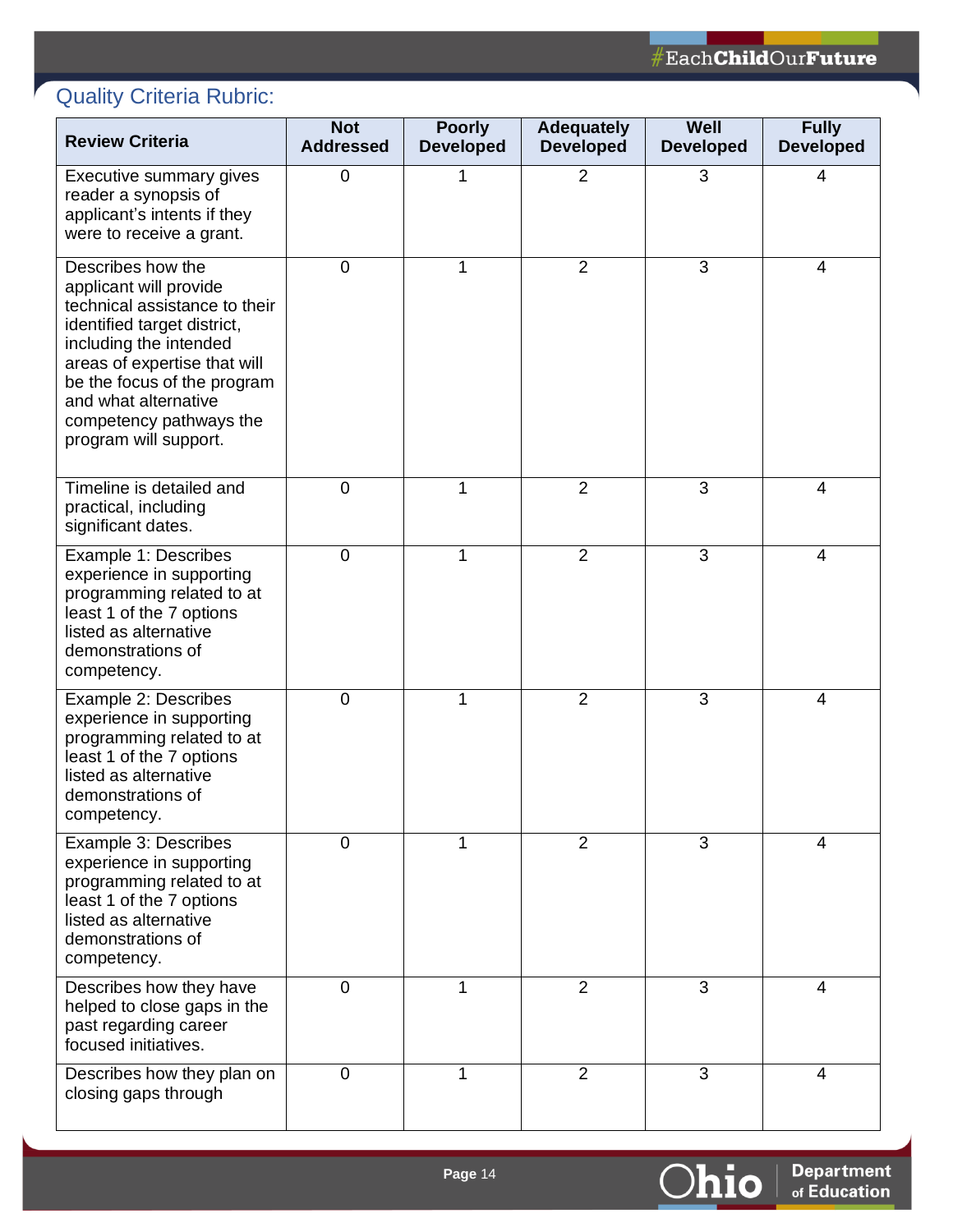|                                                                                                                                                            |   |   |   | #Each <b>Child</b> Our <b>Future</b> |
|------------------------------------------------------------------------------------------------------------------------------------------------------------|---|---|---|--------------------------------------|
| proposed technical<br>assistance plan.                                                                                                                     |   |   |   |                                      |
| Provides contacts and<br>relationships and describes<br>how those will aid the<br>applicant in giving technical<br>assistance to target<br>$distlict(s)$ . | 0 | 2 | 3 | 4                                    |
| Budget narrative aligns with<br>described technical<br>assistance program.                                                                                 | 0 | 2 | 3 | 4                                    |
| <b>Total Points Earned</b>                                                                                                                                 |   |   |   | /40                                  |

<span id="page-14-1"></span><span id="page-14-0"></span>Appendix A Grant Assurances

**Statement of Grant Specific Assurances**

*The grantee assures, if awarded a grant, that:*

Ohio

**Department**<br>of Education

**Page** 15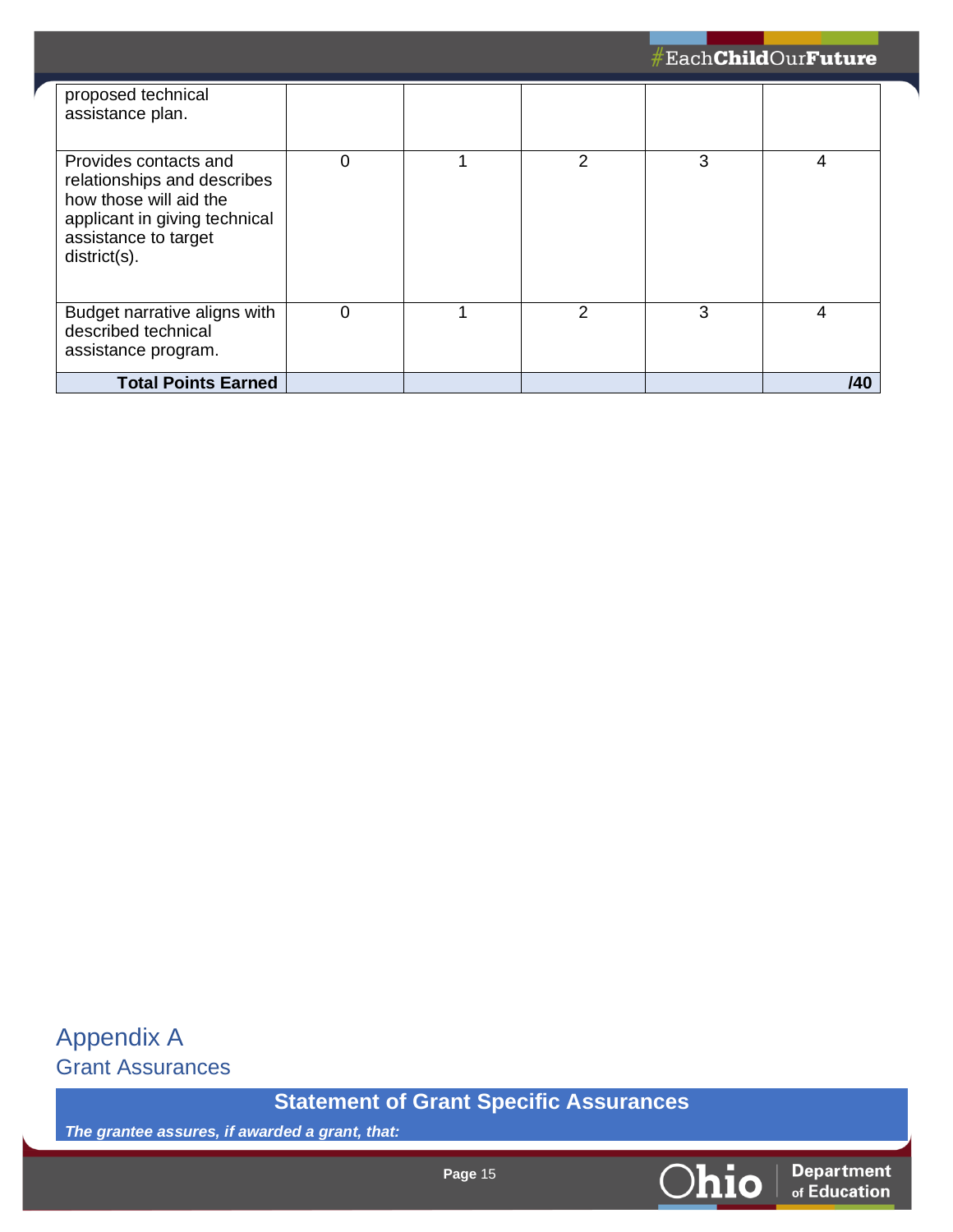**Subgrantees must abide by all [requirements and assurances](http://education.ohio.gov/getattachment/Topics/Finance-and-Funding/Grants-Administration/Sections/Managing-Your-Grant/Assurances_CCIP_Funding-Application.pdf.aspx?lang=en-US) specified in the Elementary and Secondary School Emergency Relief (ESSER) Fund Certification and Agreement for Funding, under the Education Stabilization Program. Subgrantees must attest to these assurances when entering their budget into the Department's e-grant applicant system, known as the CCIP.**

**The American Rescue Plan Elementary and Secondary School Emergency Relief Fund III (ESSER III) is intended to address the impact that Novel Coronavirus Disease 2019 (COVID-19) has had, and continues to have, on elementary and secondary schools.**

**The subgrantee will, to the greatest extent practicable, continue to compensate its employees and contractors during the period of any disruptions or closures related to COVID-19 in compliance with section 315 of Division M of the CRRSA Act. In addition, each entity that accepts funds will continue to pay employees and contractors to the greatest extent practicable based on the unique financial circumstances of the entity. ESSER III funds generally will not be used for bonuses, merit pay, or similar expenditures, unless related to disruptions or closures resulting from COVID-19.**

**Subgrantees will cooperate with any examination of records with respect to such funds by making records available for inspection, production, and examination, and authorized individuals available for interview and examination, upon the request of (i) the Department and/or its Inspector General; or (ii) any other federal agency, commission, or department in the lawful exercise of its jurisdiction and authority.**

**Any subgrantee receiving funding under this program will have on file with the SEA a set of assurances that meets the requirements of section 442 of the General Education Provisions Act (GEPA) (20 U.S.C. 1232e)**

**Subgrantee will ensure that it will comply with the requirements of section 427 of GEPA (20 U.S.C. 1228a). The subgrantee commits to maintaining and will produce upon request by the (i) the Department and/or its Inspector General; or (ii) any other federal agency, commission, or department in the lawful exercise of its jurisdiction and authority, a description of how the subgrantee complied with this requirement including putting in place steps to permit students, teachers and other program beneficiaries to overcome barriers (including barriers based on gender, race, color, national origin, disability and age) that might impede equal access to, or participation in, the program**

**The subgrantee will complete any reporting requested by the SEA to comply with all SEA reporting requirements, including those in section 15011 of the CARES Act and section 313(f) of Division M of the CRRSA Act.**

**Records pertaining to the ESSER III award under 2 C.F.R. § 200.334 and 34 C.F.R. § 76.730, including financial records related to use of grant funds, will be retained separately from a subgrantees ESSER funds. The subgrantee will cooperate with any examination of records with respect to such funds by making records available for inspection, production, and examination, and authorized individuals available for interview and examination, upon the request of (i) the Department and/or its Inspector General; or (ii) any other federal agency, commission, or department in the lawful exercise of its jurisdiction and authority.**

**A subgrantee may use funds it receives under section 313(d) of the CRRSA Act for any activity listed in section 313(d) (applicable sections of the CRRSA Act. Any activity that is an allowable use of Elementary and Secondary Schools Emergency Relief (ESSER) funds by a subgrantee under section 18003(d) of the CARES Act is also an allowable use of ESSER III funds by a subgrantee under section 313(d) of the CRRSA Act and any allowable use of ESSER III funds by a subgrantee is also an allowable use of ESSER funds by a subgrantee under section 18003(d) of the CARES Act.**

**The subgrantee will comply with the Uniform Administrative Requirements, Cost Principles, and Audit Requirements for Federal Awards (Uniform Guidance) requirements in Subpart D— Post Federal Award** 



**Department** of Education